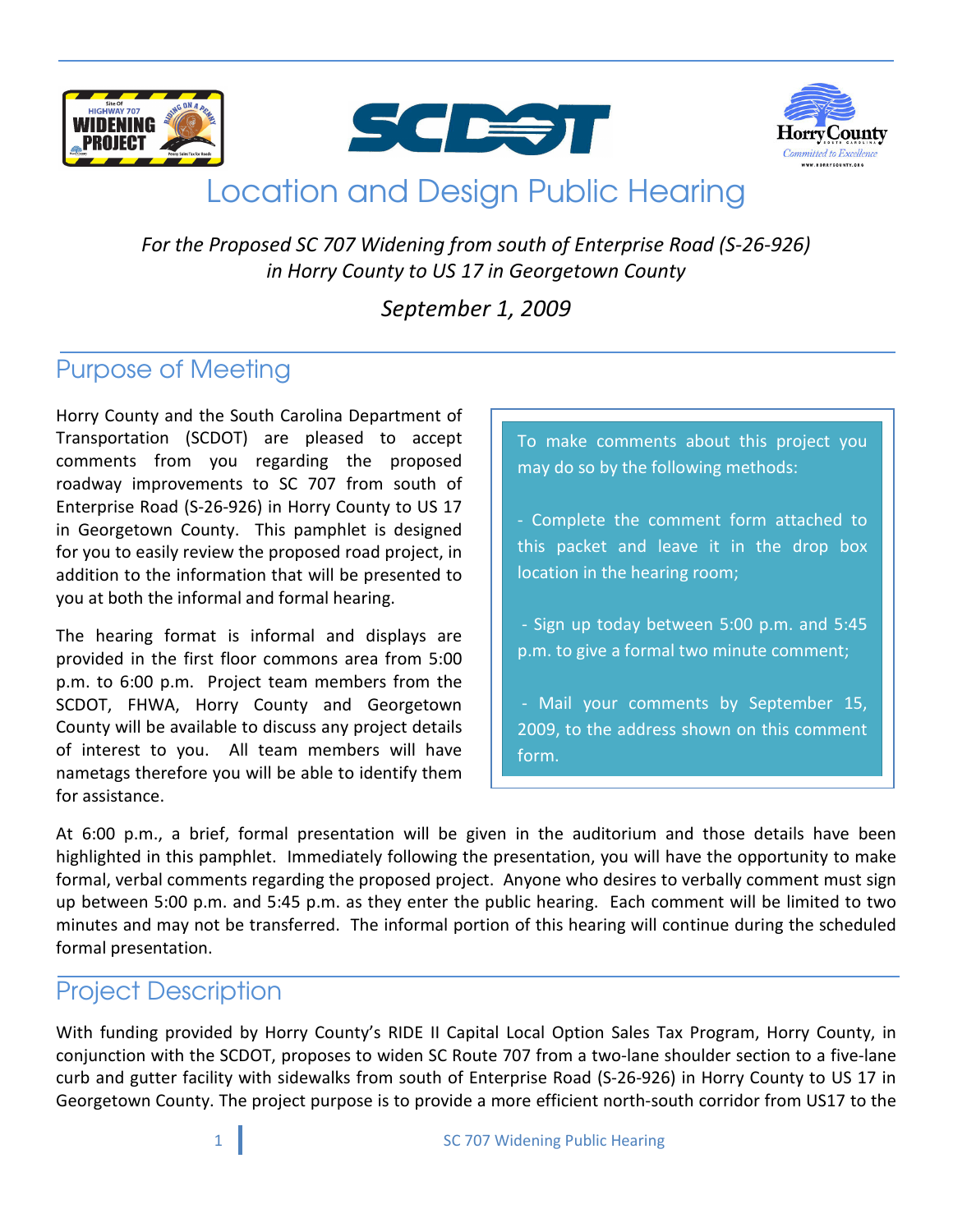Socastee Area that avoids and helps decrease traffic congestion on US 17, a facility that services beachside communities and commercial development.

SCDOT has retained a team of design consultants to investigate various strategies to alleviate growing traffic concerns on SC 707. The proposed project is divided into three geographic phases:



Figure 1. Project Location

The entire project length is approximately 9.2 miles, 8.85 miles of which are located in Horry County and 0.35 miles in Georgetown County (Figure 1).

Figure 2. Typical Section of the Preferred Alternative

# **SCHEDULE**

The final design and right-of-plans are scheduled to be completed in Fall 2009 for Phase I and Winter 2009/2010 for Phases II and III. Right-of-way acquisition would begin following completion of the final design and right-of-way plans. Construction is anticipated to occur between Fall 2010 and Fall 2013.

# **AI TERNATIVES**

Build Alternatives were developed based on results of a traffic analysis and input from initial public screening conducted for the project. The Build and No Build Alternatives were evaluated based on public input and which would best meet the purpose and need of the project. Based on the traffic analysis, public input and the evaluation of potential environmental impacts, Alternative A was determined to best fit the Purpose and Need of providing a more efficient north-south corridor from US17 to the Socastee Area that avoids and helps decrease traffic congestion on US 17.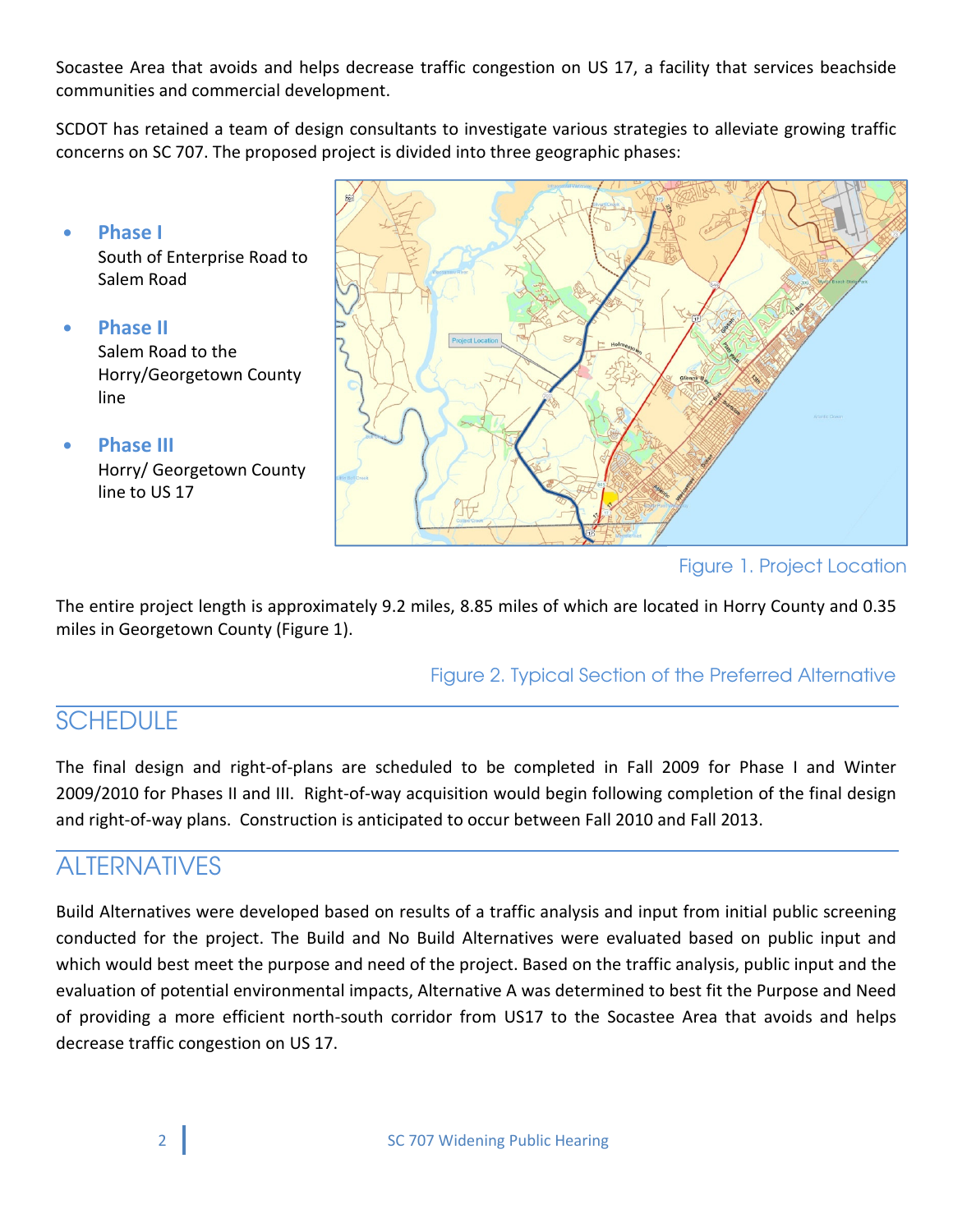### **Environmental Summary**

An Environmental Assessment (EA) was conducted to determine the social, economic, and environmental impacts for the proposed project. The EA was approved by SCDOT and FHWA on August 17, 2009 and copies are available for review at this public hearing. In addition, copies can be found at the SCDOT's Central Office at 955 Park Street in Columbia; SCDOT's District Five Office at 3018 East Palmetto Street, Florence, SC, 29506 (843-661-4710); Horry County Public Works at 4401 Privetts Road, Conway, SC 29526-5647 (843-915-5410); Socastee Library at 141 707 Connector Road, Myrtle Beach, SC 29575 (843-293-1733); and Georgetown County Library at 405 Cleland Street, Georgetown, SC 29440 (843-545-3300).

Based on the EA, no significant environmental impacts are anticipated as a result of the proposed project. Below is a summary of the potential impacts from the proposed projects on the resources in the project area.

#### **LAND USE**

The Preferred Alternative would require approximately 34 acres along the entire corridor for all of the proposed improvements. The approximate amount of new right of way (ROW) needed for the proposed widening would range from 0 to 70 feet from the edge of existing ROW, with the greatest amount of new ROW required at the outside of the large curve near the Longwood Drive intersection and the Collins Creek crossing. Most ROW acquisition will be 10 to 20 feet from the edge of existing ROW. Since rapid, dense residential and commercial growth are already present or underway throughout the Study Area, none of the alternatives are expected to create any new areas of development or stimulate change in the current land uses.

#### **FARMLAND**

The total of two scores (Total Corridor Assessment score and the Relative Value of Farmland score) were calculated according to the Farmland Policy Protection Act. According to an agreement with NRCS, SCDOT and FHWA policy states that if a site's Total Corridor Assessment score (NRCSCPA-106 Form Section VI) is less than 60 points then no further assessment is needed. The Total Corridor Assessment score of all the build alternatives was 28 with a total score of 128. Since none of the alternatives' Total Corridor Assessment exceeded the 60-point threshold described above, further coordination with NRCS and mitigation actions are not required.

#### SOCIOECONOMICS AND DEMOGRAPHICS

The Preferred Alternative requires less additional ROW as compared to the other alternatives. It would potentially require one residential relocation and three commercial relocations. None of the alternatives will impact land development projects that are already underway or the current or anticipated land uses in the area. Community cohesion will not be adversely affected by the widening, in fact, the addition of continuous sidewalks and a wider outside travel lane that will accommodate bicycle use along both sides of the facility will likely enhance community cohesion and mobility. In regards to environmental justice, no low income or minority communities exist in the project area and therefore no alternatives will have impacts on environmental justice.

#### **AIR QUALITY**

The additional travel lanes contemplated as part of the project alternatives will have the effect of moving some traffic closer to nearby homes, schools and businesses; therefore, under each alternative there may be localized areas where ambient concentrations of Mobile Source Air Toxics (MSATs) could be higher under the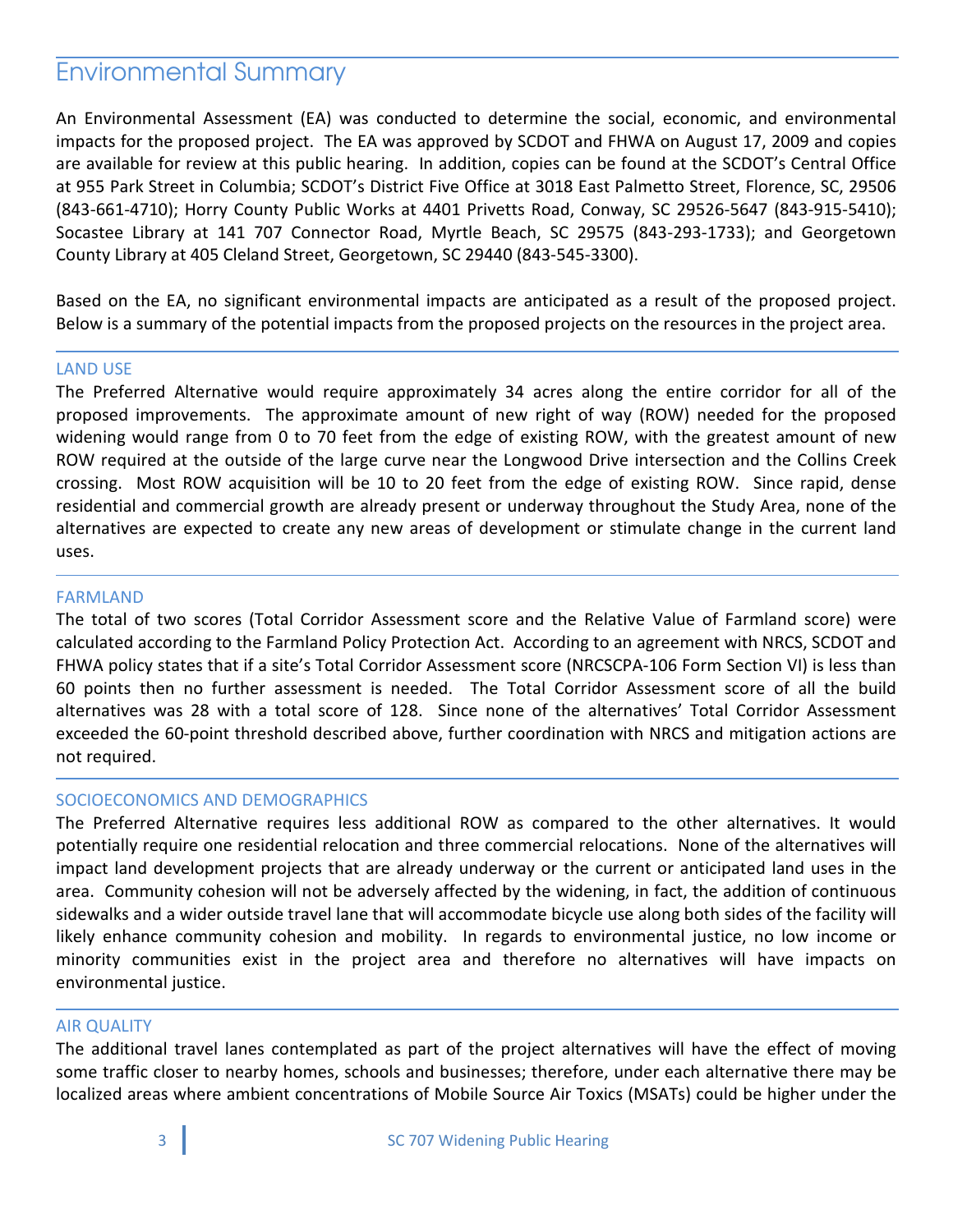build alternatives than the No Build Alternative. However, the magnitude and the duration of these potential increases compared to the No-build alternative cannot be accurately quantified due to the inherent deficiencies of current models. In sum, when a highway is widened and, as a result, moves closer to receptors, the localized level of MSAT emissions for the Build Alternative could be higher relative to the No Build Alternative, but this could be offset due to increases in speeds and reductions in congestion (which are associated with lower MSAT emissions). Also, MSATs will be lower in other locations when traffic shifts away from them. However, on a regional basis, EPA's vehicle and fuel regulations, coupled with fleet turnover, will over time cause substantial reductions that, in almost all cases, will cause region-wide MSAT levels to be significantly lower than today.

#### **NOISE**

All alternatives, including the No Build, were analyzed to determine potential noise impacts to residences along SC 707. It was found that in the design year (2027), traffic noise levels approach or exceed the 67 dBA level at 127 receiver locations for the No-Build Alternative. Review of the predicted noise levels indicates that none of the Build Alternatives will cause design year noise level increases to substantially exceed (defined as 15 dBA or greater) existing noise levels at any of the identified receiver locations. The Preferred Alternative was analyzed for noise abatement in accordance with the SCDOT Noise Abatement Policy (NAP) and 10 noise barriers are proposed for residences. The proposed walls would benefit 102 individual residences. A final decision of the installation of the noise barriers will be made by SCDOT upon completion of the project design and public involvement process. Over fifty percent of the affected property owners must indicate a desire for the barrier, in order for it to be approved for construction.

#### **WATER QUALITY**

Temporary siltation may occur in creekbeds during construction activities. Construction best management practices will be implemented to reflect policies contained in 23 CFR §650 B and SCDOT Supplemental Technical Specifications for Seeding. With the addition of the new curb and gutter, surface runoff will be conveyed into adjacent impoundments. Groundwater quality and flow is not anticipated to be negatively impacted. Total Maximum Daily Load's (TMDL's) for dissolved oxygen (DO) have been implemented for the Waccamaw River, including locations potentially impacted by the proposed project. Stormwater treatment to reduce biological demand (BOD) loading oxygen may be required.

#### **STREAMS AND WETLANDS**

The Preferred Alternative includes potential impacts to approximately 637 linear feet of stream and 1.21 acres of wetlands. Not all of these impacts will be realized since these numbers are based on the quantities of jurisdictional waters of the U.S. located within the preferred alternative's preliminary construction limits. Minimizations of impacts to stream and wetlands were incorporated into the design and construction techniques and will be further investigated during final design. Compensatory mitigation is required for unavoidable wetland impacts and will be followed through.

#### **FLOODPLAINS**

The new ROW associated with the Preferred Alternative includes 0.25 acre of 100-year floodplain associated with Collins Creek, according to the FIRM available for the project area.

#### **BIOTIC COMMUNITIES**

None of the natural areas that will be converted to ROW are noted as rare, unique or significant. The current communities exhibit disturbance due to the proximity of the existing road. The Preferred Alternative is not likely to significantly impact biotic communities.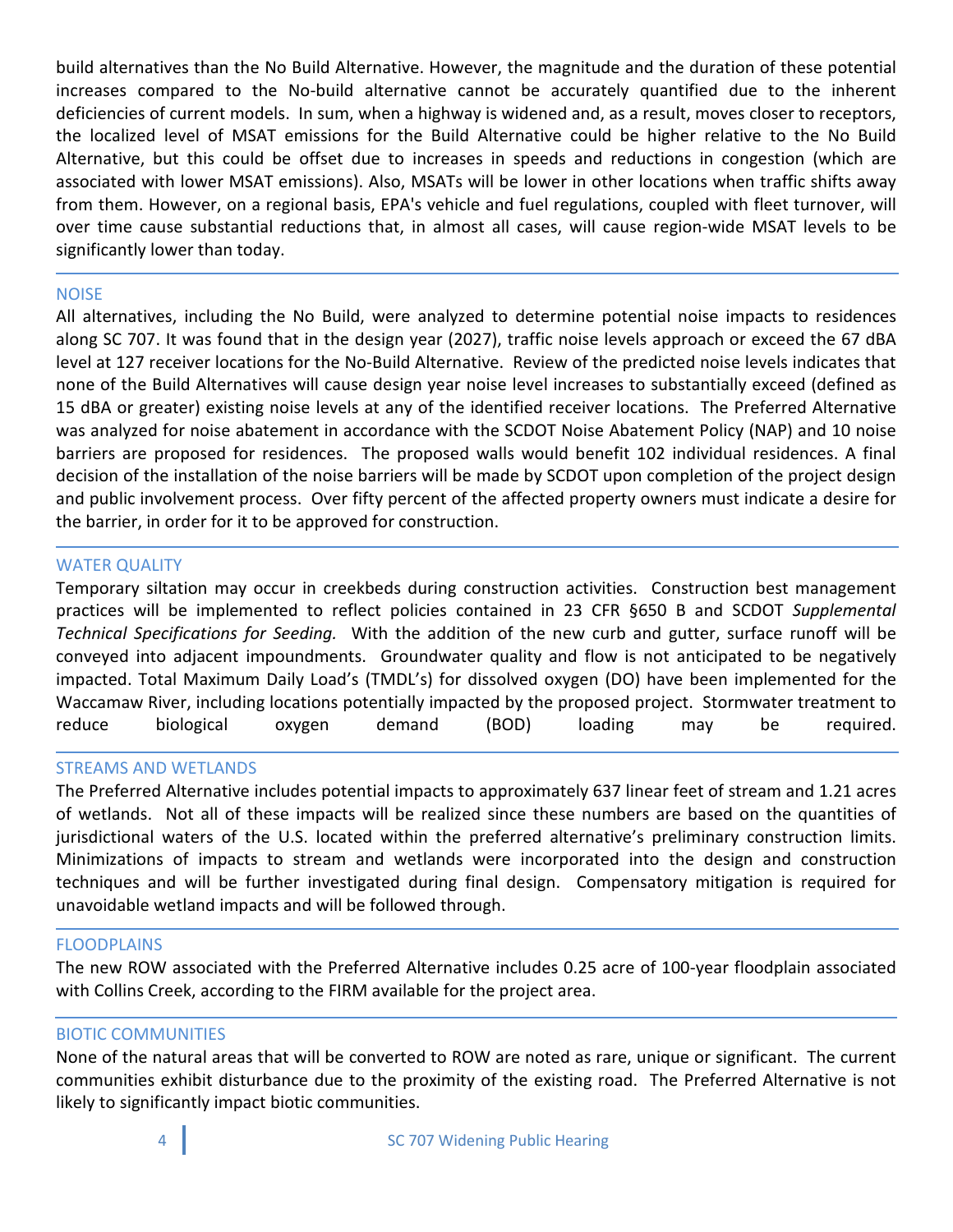#### **THREATENED AND ENDANGERED SPECIES**

A list of State and Federally Protected Species was reviewed to identify any potential adverse affects to threatened and endangered species. Of the 16 federally-protected species, habitat was available for 11. No threatened or endangered species were identified during the field surveys.

#### **CULTURAL RESOURCES**

None of the build alternatives will impact any sites eligible or potentially eligible for listing in the National Register of Historic Places.

#### SECTION 4(f) & 6(f) RESOURCES

The Preferred Alternative will impact the Burgess Community Center, a Section 4(f) property by permanently using a portion of the driveway, parking lot, and grass area for the road improvements and associated new ROW. However, the Preferred Alternative minimizes impacts to both the Section 4(f) property referenced and the forest on the opposite side of the road. A Memorandum of Agreement (MOA) outlining mitigation measures for the proposed impacts to the property has been executed with the Burgess Community Center.

None of the build alternatives will impact any sites eligible under Section 6(f).

#### **HAZARDOUS MATERIALS**

The Phase I Environmental Site Assessment that was performed for the project area identified 16 potential hazardous material sites within the footprint of the Preferred Alternative. These sites have been recommended for further analysis in a Phase II Environmental Site Assessment.

### **Title VI Compliance**

The SCDOT, in response to the nondiscrimination requirements set forth by the Federal regulations issued by the U.S. Department of Transportation to effectuate Title VI of the Civil Rights Act of 1964, as amended, complies with all regulations in this regard.

Any person who believes that he or she has been discriminated against because of race, color, religion, sex, age, handicap/disabilities or national origin under a program receiving Federal Aid has the right to file a complaint with the SCDOT. The compliant should be submitted no later than 180 days after the date of the alleged act of discrimination. It should outline as completely as possible the facts and circumstances of the incident.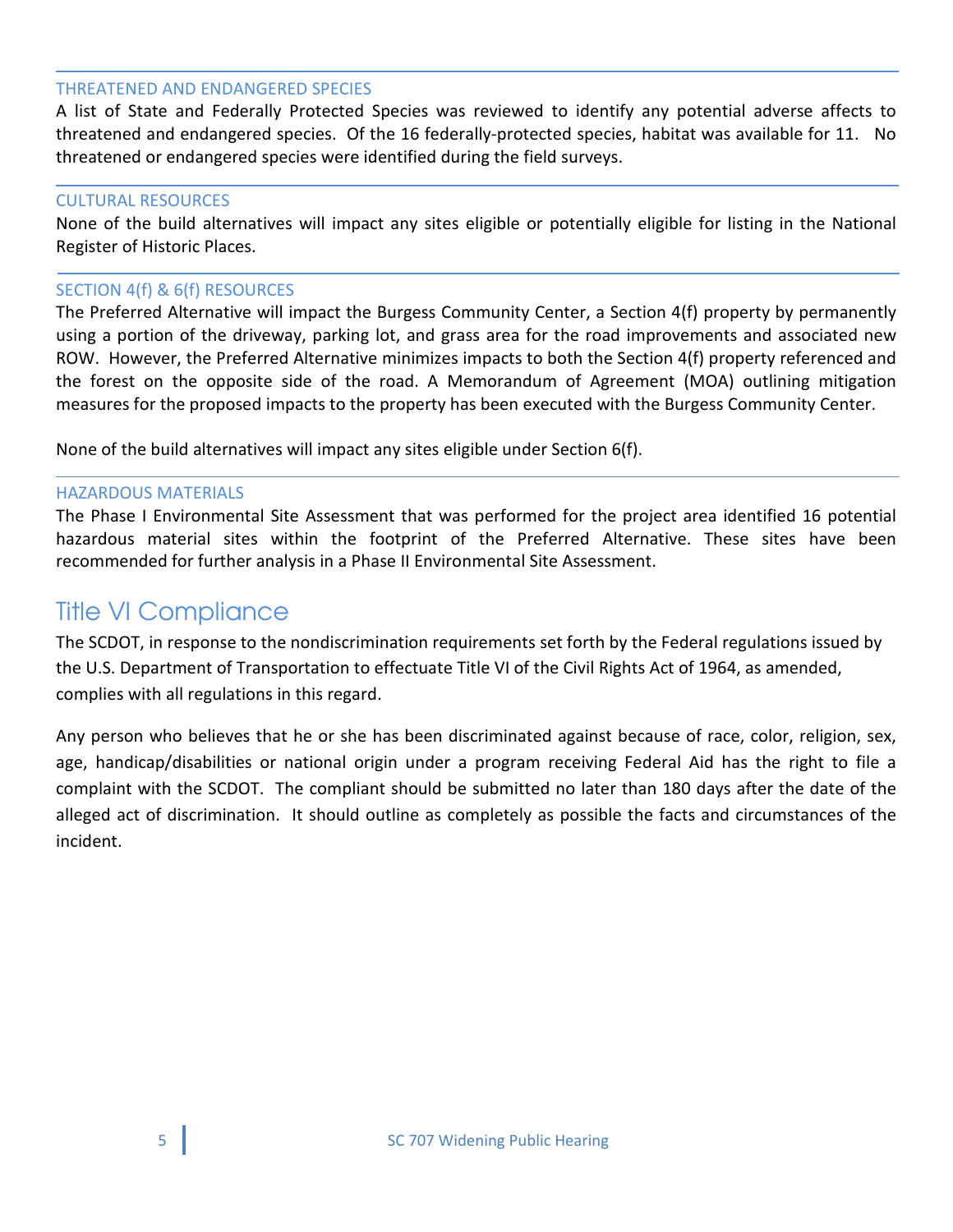# **Comment Form**

Please provide your comments below, this form can be dropped in the comment box at this hearing or mailed to the address on the back. Comments must be received by September 15, 2009. Thank you.